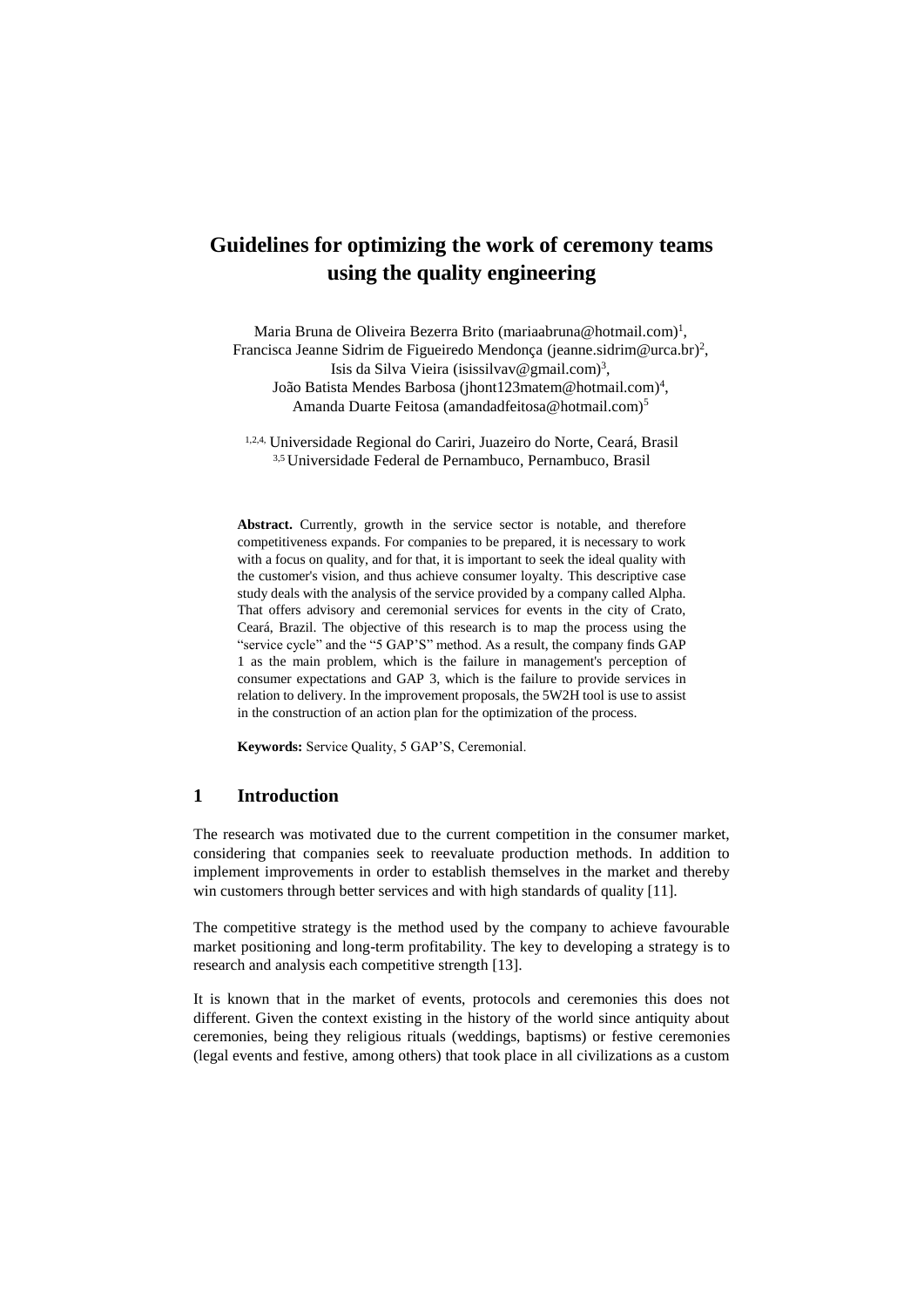and that last until the present day. That happened in all civilizations as a custom and that last until today. These rituals are of great importance for the culture and customs of civilizations, one of these great rituals revolving around the nuptial union [6].

The need to simplify the processes was realize, based on order and description. Currently, there are companies that provide ceremonial services, which have the role of planning, organizing and supervising such ceremonies and / or events.

Studying the teachings of quality engineering, we can then realize that it is possible to apply tools to examine and improve these services. The study of methods was developed to observe and develop the way in which the work is performed. In the light of method engineering, we can study the process completely and subdivide it into sections to facilitate analysis [8].

The research used the theory of GAP's to analysis the quality of services in order to propose improvements to optimize services for Ceremonials. With the knowledge of quality engineering in services and their tools, the processes are study to allow proposals for new methods for service optimization.

# **2 Method**

The research deals with a case study, which analyzed the work of a ceremonial team while providing service at a wedding ceremony. This research is characterized as descriptive from the point of view of its objective, as it searches for possible quality failures when registering actions and analyzing processes.

The case study is a research method that has a better understanding of a phenomenon in its real context. In addition to being a fundamental method in the construction of new theories in operations management. In the qualitative approach, several interpretation techniques seek to describe, translate and decode any other term related to understanding [5]. Furthermore, individual interpretations are important parts in the organization of your research [4].

Initially, the processes of a service provided by the ceremonial team is analysis. From the knowledge of this stage and the collection of information, it was possible to obtain the details of the process and a total overview of the service.

There was a survey of the main methods that are used to improve the service. Thus, the most appropriate method for identifying and analyzing problems would be the "Service Cycle" and then the use of "5 GAP'S".

During the "5 GAP'S" service quality assessment, it was possible to identify "gaps" where errors were found, their causes, consequences and possible methods to solve them. After this stage, the 5W2H tool was applied, which helped in the elaboration of an action plan to block such identified problems and their vital causes.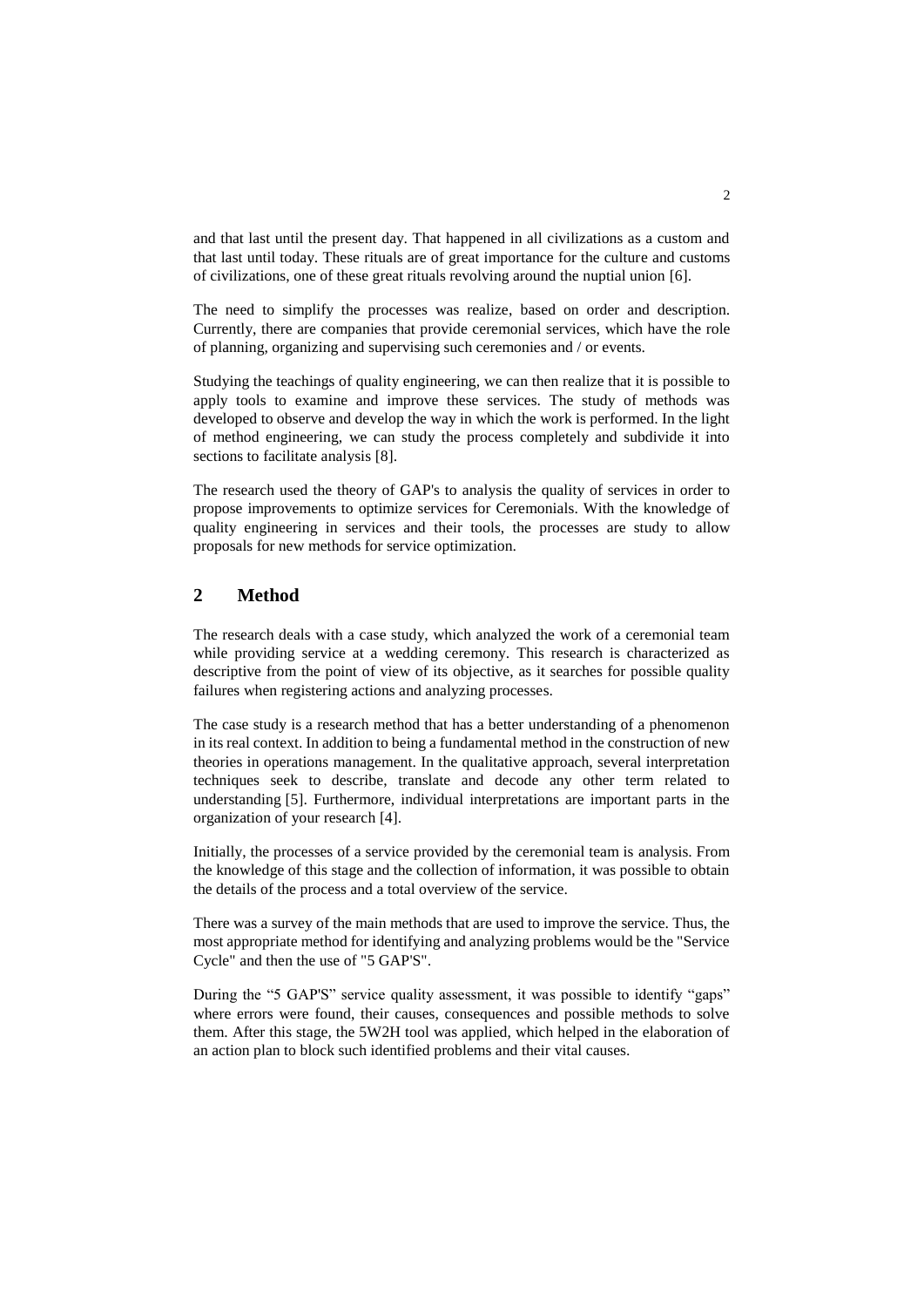### **3 Literature Review**

#### **3.1 Quality Management**

Quality management is a system approach that is part of the organizational strategy. There is the participation of all members of the company with a management culture focused on continuous improvement [1].

For the good functioning of quality management, practices such as: leadership, customer focus and supplier management are necessary. In addition, there are elements of quality such as data, reports, product / service design, process management that is important elements for good management [9].

The quality does not only involve the absence of defects. However, it perfectly meets, reliably, affordably, safely and at the right time to the customer's needs [2].

There is an evolution in the awareness that high quality goods and services can bring a considerable competitive advantage to the organization. The Good quality reduces costs of repair, scrap, returns, and generates satisfied consumers [14].

#### **3.2 Service Quality**

Service Quality is the impression of the customer's judgment of the service provided. One can see that the service evaluation is affected by expected and perceived expectations. If the service is as expected, the quality is satisfactory, or if they exceed their expectations, customers will perceive the service quality as excellent and vice versa [10].

There is what is called a service cycle, which is a chain of events in which the customer has direct contact with the service provider [3].

For the analysis of this service cycle, the 5 GAP'S were created, which are basically the steps of a method used to compare customer expectations and the perception of the service provided. The customer's perception helps in identifying the causes of some quality problem [3].

#### **3.3 Evaluation model of the 5 GAP'S**

We can conceptualize the 5 GAP's as a division into stages, each with the objective of separately analysing the operation of the service provided defined as a comparison between the customer's expectation and the customer's perception of the service provided. The study of GAP's helps identify quality problems.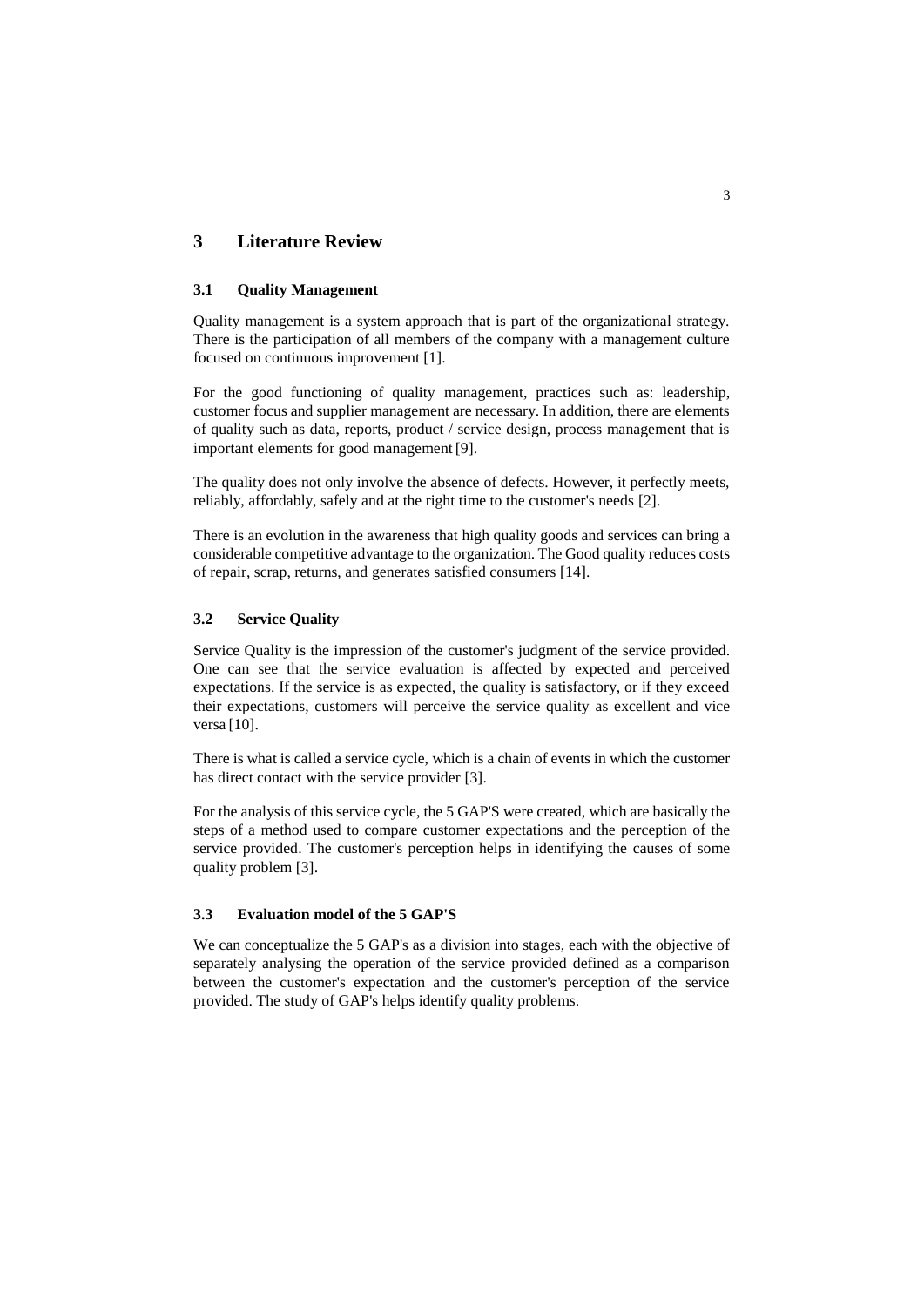There is studies, lecture on the use of Gap 1, which is the identification of a failure in the comparative perspective of management in relation to customer expectations about the expected service [3].

The GAP 2 is the difference between the specifications between the quality of the service and the perceptions of the management about the customer's expectations[3].

Still in this context, GAP 3 discusses the difference in the comparison between the service provided and the quality specifications of the services, which is about the aspect that employees, highlighting those who work in the service sector, have a great influence on the quality perceived by the customer.

GAP 4 defines the discrepancy between the service provided and communication with customers (Marketing). The way in which the company is committed to providing a service has the power to affect customers' expectations.

Finally, the identification of Gap 5 established, which in this case is the divergence between the expected service and the service provided [7].

### **3.4 5W2H**

The 5W2H is described as a tool that indicates priority actions through questioning, seeking solutions to the problem on the following questions: What (steps), How (methods), Why (justification), Where (local), When (time); who (responsibility); and How much (cost) [12].

### **4 Application Case**

The company under study, called Alfa *Cerimonial e Assessoria* (fictitious name) has been in the business for approximately 25 years. The company has a staff of five permanent employees, which are scaled according to the need of the event.

#### **4.1 Presentation of the service**

The service provided by the leader of the ceremonial begins with direct contact through calls and / or telephone messages. Based on the client's positive decision, the leader arranges meetings to understand the needs and organize the event according to the client's expectations and desires.

In the week before the event, the master of ceremonies holds a meeting with the participants of the ceremony, so that they are already aware of their roles. During this period, the master of ceremonies also contacts the rest of the team to inform about the date and time of the ceremony. He also to warn on the necessary number of assistants, in view of the size of the event.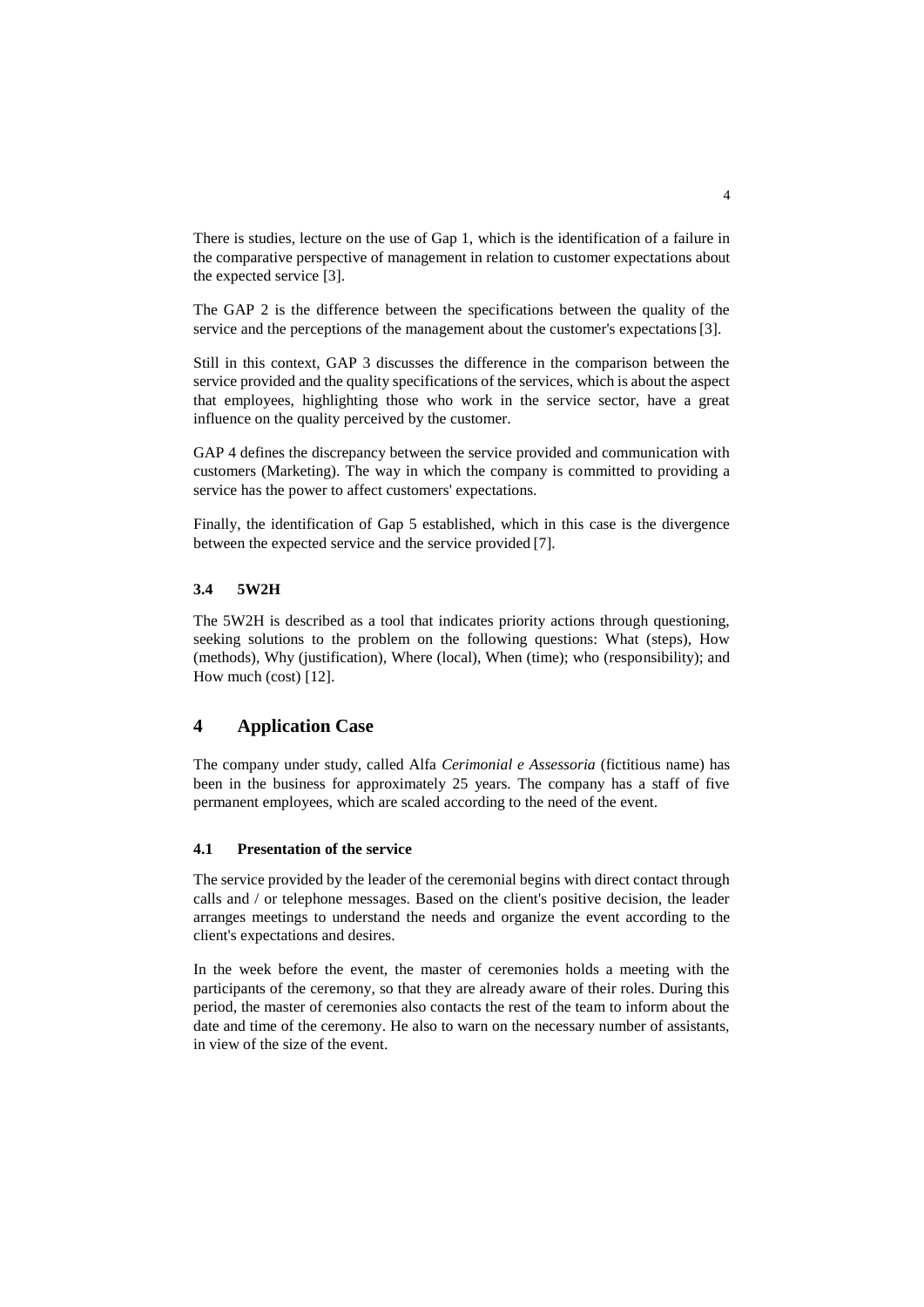The object of study of this work was a wedding that took place at a buffet located in the city of Crato, Ceará, Brazil, scheduled for 8:00 pm. On the day of the event, the master of ceremonies gathers her assistants and heads to the event location. Arriving at the buffet, the team heads to a table that is reserved for organizing work material.

Soon after the organization of the work materials, the team comes together to organize the place where the ceremony will take place. They organize the place and number of seats that should be available for the participants of the ceremony. After that, the master of ceremonies explains the script of the ceremony to the assistants.

With approximately 30 minutes to go before the event begins, the bridesmaids and groomsmen and family starts arriving. The assistants who perform the presence check direct them to the master of ceremonies welcome them.

The master of ceremonies gets in touch with the bride and thus begins the preparation of the ceremonial to begin the entrance cortege. The participants are divided and organized into categories. At this point, one can see the importance of standardizing processes and managing people.

With the end of the organization of the participants and with the confirmation that the bride is already in the place of the ceremony, the cortege of entrance begins. In Fig.1, we can see the layout of the ceremony.



**Fig.1**. Layout: before cortege and cortege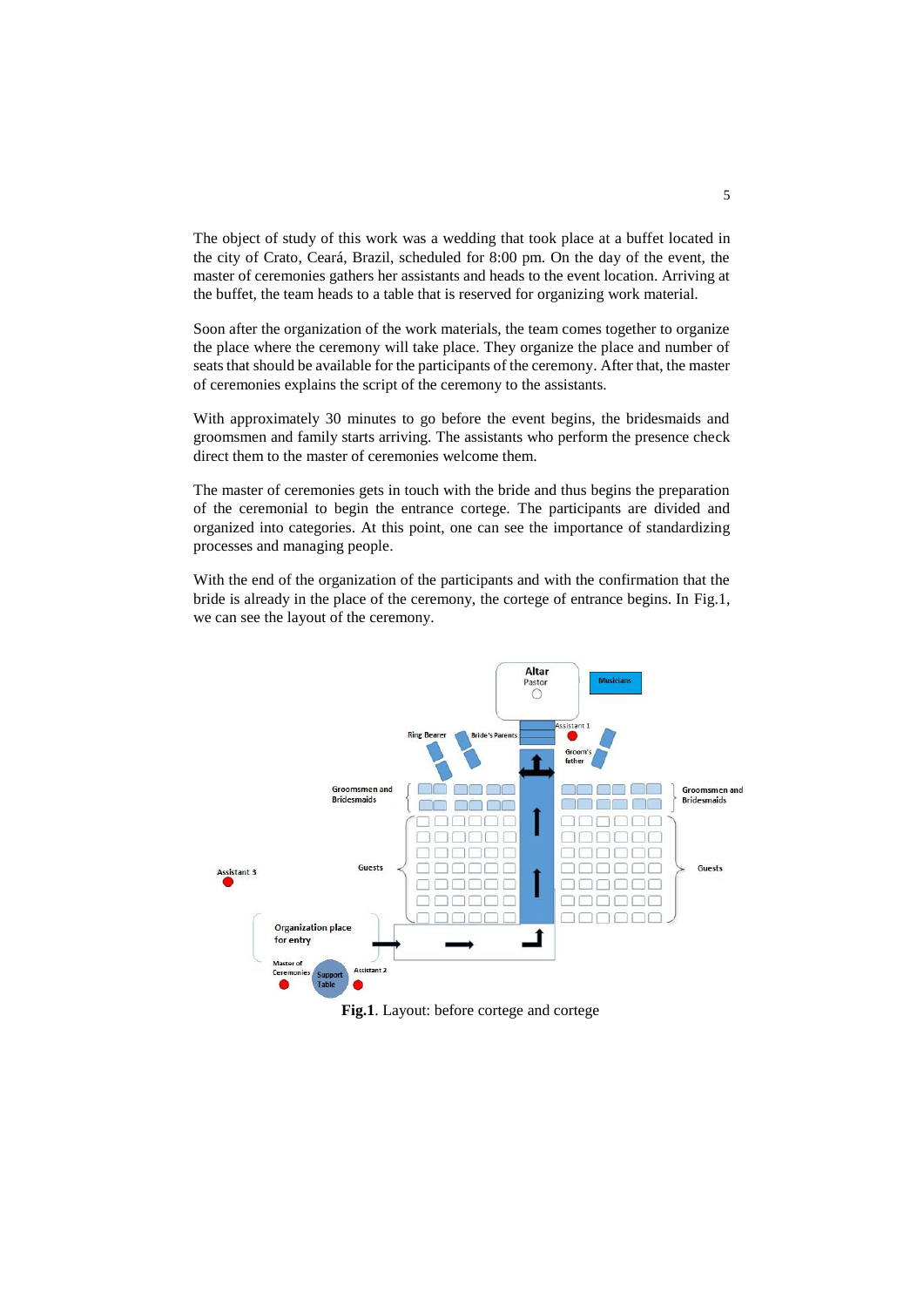At that moment, the guests should already occupy the reserved seats, only the participants of the cortege will be at the organization's place for entry since they will enter and occupy the spaces reserved for them after the cortege.

To start the ceremony, the Assistant 1 will be responsible for informing the musicians about the exchange of songs that will occur at each entry category change along the cortege and ensuring that each category is fixed after entering the location that was previously reserved for each one of them.

The master of ceremonies is at the place of organization with the map in hand. She informs and directs the assistants through the broadcast radios the beginning of each stage and the change of categories of the cortege. It is also the responsibility of the master to inform the participants of the exact moment of entry for each of them.

Assistant 2 has the responsibility to deliver the work materials, and to assist the master of ceremonies if any need arises. Assistant 3 is responsible for providing all the support that the bride needs during the entry act, it is her responsibility to help her out of the car, organize her dress and veil, as well as to check for damages that may have occurred in the process of transporting the bride. Assistant 3 will remain with the bride until the moment of entry and will also accompany her throughout the cortege to ensure that nothing prevents or impairs the bride's entry.

There is a new positioning of the members of the ceremonial; the assistants 1 and 3 will have the function of assisting any eventual needs of the ceremony and of the participants. The master of ceremonies will be similarly forwarding the processes. Assistant 2 has the responsibility to store the work materials back in the trunk.

At this point in the ceremony, Assistant 3 directs the ring bearer to the side table. Assistant 2 will hand over the rings so that the cortege of entering the rings occur.

## **5 Diagnostic Analysis**

### **5.1 Service Cycle**

For the detailed analysis of the services already described in this work. It will be necessary to create service cycles for the different types of clients that are served during a ceremonial.

According to the perception of the bride (main client), the first moments of truth perceived are inserted in the period in which we call assistance, where the client comes into personal contact with the master of ceremonies..

At this moment, the client will perceive the agility, commitment and to organization of the company, as well as the dominance over the market in which it operates. This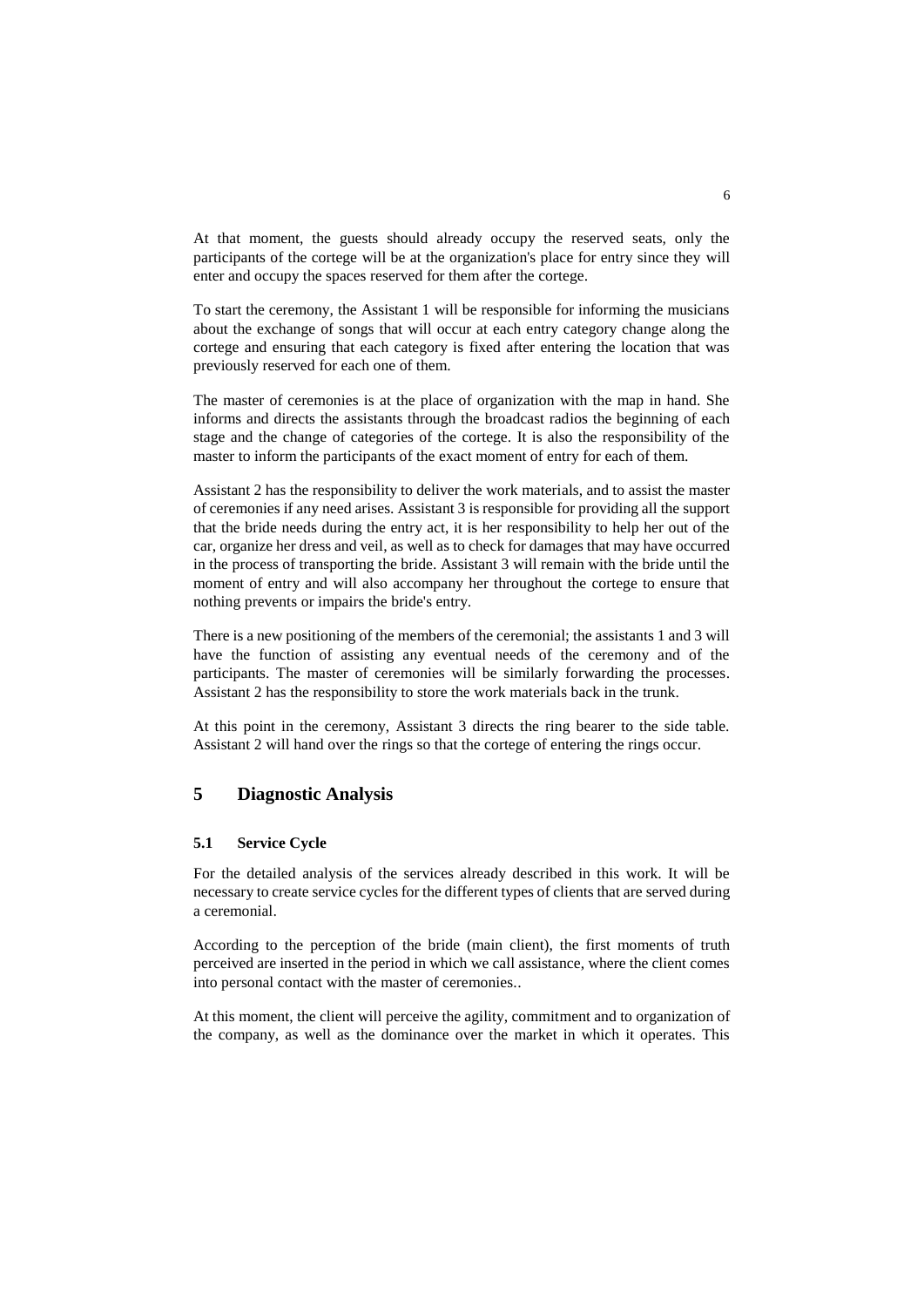moment of perception will last throughout the period in which the company will assist the client in event planning.

Given the cycle of service provided to guests during the ceremony, it is clear that this category is the one that has less direct contact with the company. However, maintains a broad response to the service. The vision of this category becomes one of the most important in view of the image.

#### **5.2 Application of the 5 GAP'S model in the Alpha company**

Having discussed service cycles and their details, we will use the 5 GAP'S method, so that it is possible to identify possible causes of quality problems.

Gap 1: Consumer expectations vs Management's perception of consumer expectations

Regarding Gap 1, we can emphasize that the company seeks to innovate according to suggestions received from the main customers, in order to reach the customers' needs. It also looks for innovations in social networks and information from partner companies.

The company discloses its work only on social networks through photos of the services provided, being one of the most effective tools today. However, it is clear that there is a lack of professionalization in the dissemination of the services provided. Thus, we found a flaw that could jeopardize the decisive moment that registers the reliability that the company gives future customers.

Another point that can be highlighted is the way the budget and contract are made. The executive reports that she has standard documents in which she changes only some information according to what the contractor requests. Verbal information also helps in the perception of the company's reliability and performance.

The method most used by the company to check customer satisfaction with the quality of the service provided is feedback from the main consumers (brides). The company to identify failures uses the information received after the day of the event, but these criticisms are not documented.

Only the master of ceremonies performs the assistance service, thus there is no hierarchy that can be considered. During the provision of ceremonial service, there are only two hierarchical levels: management (master of ceremonies), and the assistants.

Gap 2: Consumer expectation vs Management's perception of this expectation

About Gap 2, we can assess that the concern of the service provided is of the management. The ceremonial leader seeks to understand customers' wishes. On the day of the event, these wishes are passed on to the assistants.

The master of ceremonies does the setting of objectives in a standard way; she adapts a pre-existing document with the steps of the processes that will take place in the ceremonial. In addition to the entire script to be followed, this document also contains all information about the bride, groom and participants of the ceremony. All the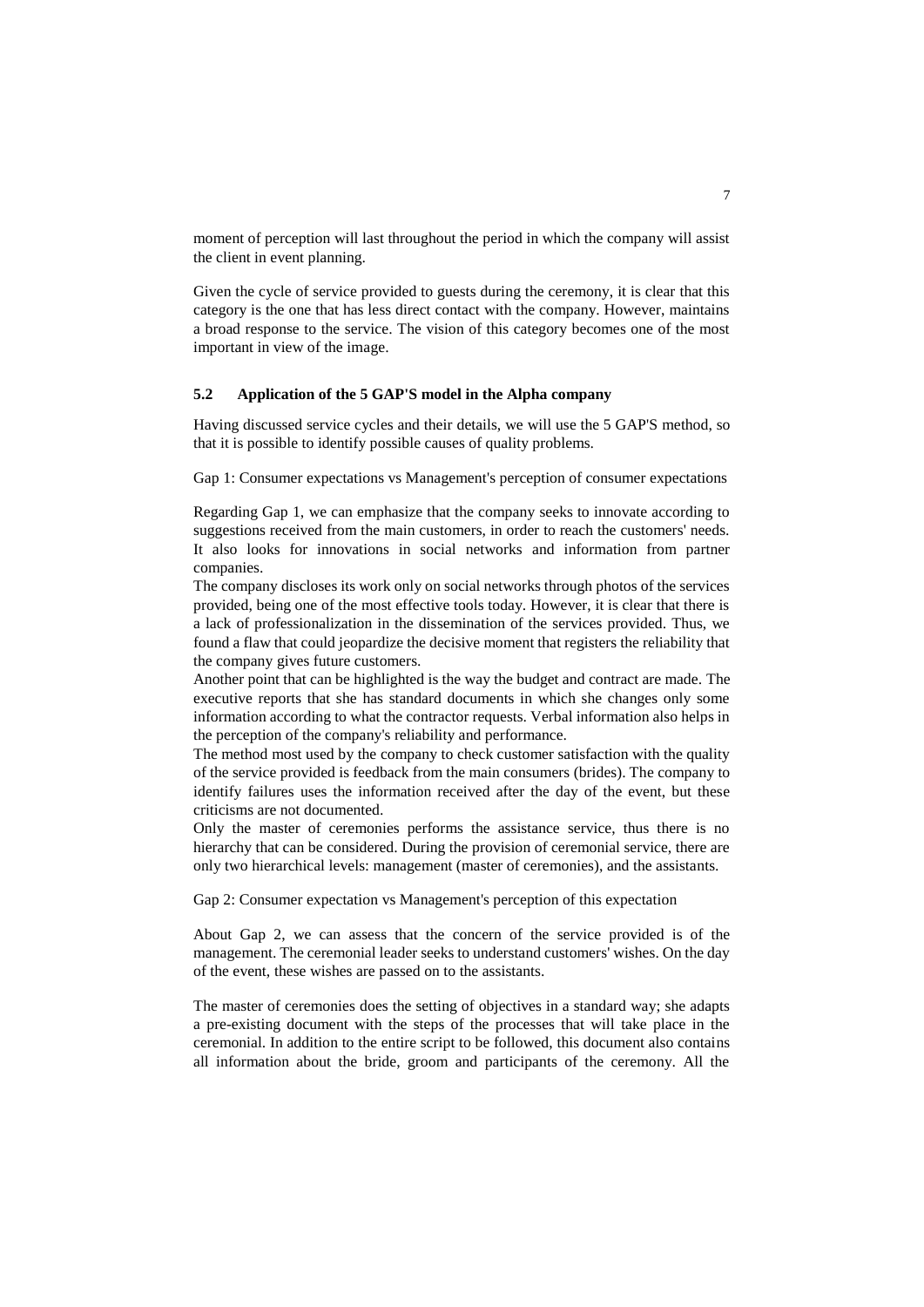material that the ceremonial will have under their responsibility. Thus, it can be seen that the standardization of processes exists in the company, but often needs to adapt the script to what the customer wants.

Gap 3: Quality specifications vs Quality obtained

With Gap 3 we can specify the way that customers see the service provided by the company. Each category has distinct moments shared directly with employees, so each category has similar perceptions, but at different times.

A moment that draws a lot of attention from all categories is the punctuality of the event. A factor that brings losses for the main customer, the bride and groom since they can be harmed by the loss of time in the buffet service.

In addition, the master of ceremonies has difficulties to provide services to several people at the same time, which damages the quality of the service provided.

The only technological material used during the provision of services are high frequency radios, one of the assistants is responsible for maintaining the radios, making them available for use. Radios are an effective means of communication and are hardly defective to prevent or impair the service provided.

The company has a staff of five permanent employees who are summoned according to the event need. The employees have master the steps and needs of the service provided, and are evaluated according to the following criteria: attention, agility, promptness, courtesy, responsibility and reliability.

The team knows how important it is to treat customers. They always seek to treat them with courtesy, empathy and calm. Important fact because it is a requirement observed that occur throughout the demonstrated service cycles.

Teamwork is essential for the service provided since the functions divided for the provision of the service end up complementing each other. So one member depends on another member to perform his activity well so that his activity also occurs in the planned manner.

Still about the processes, the collaborators affirm that no matter how much they know the service's pattern, changes in the process are common. What hinders the effectiveness and quality of the service, in addition there was an attempt to obtain the script of the ceremonial in hand. However, it is not possible to have your hands occupied during the entire event.

Regarding information requested at the ceremonial, it is something that can be easily solved. Since all the people on the team are connected by high frequency radio, this facilitates the information given to customers.

Gap 4: Quality obtained vs communicated quality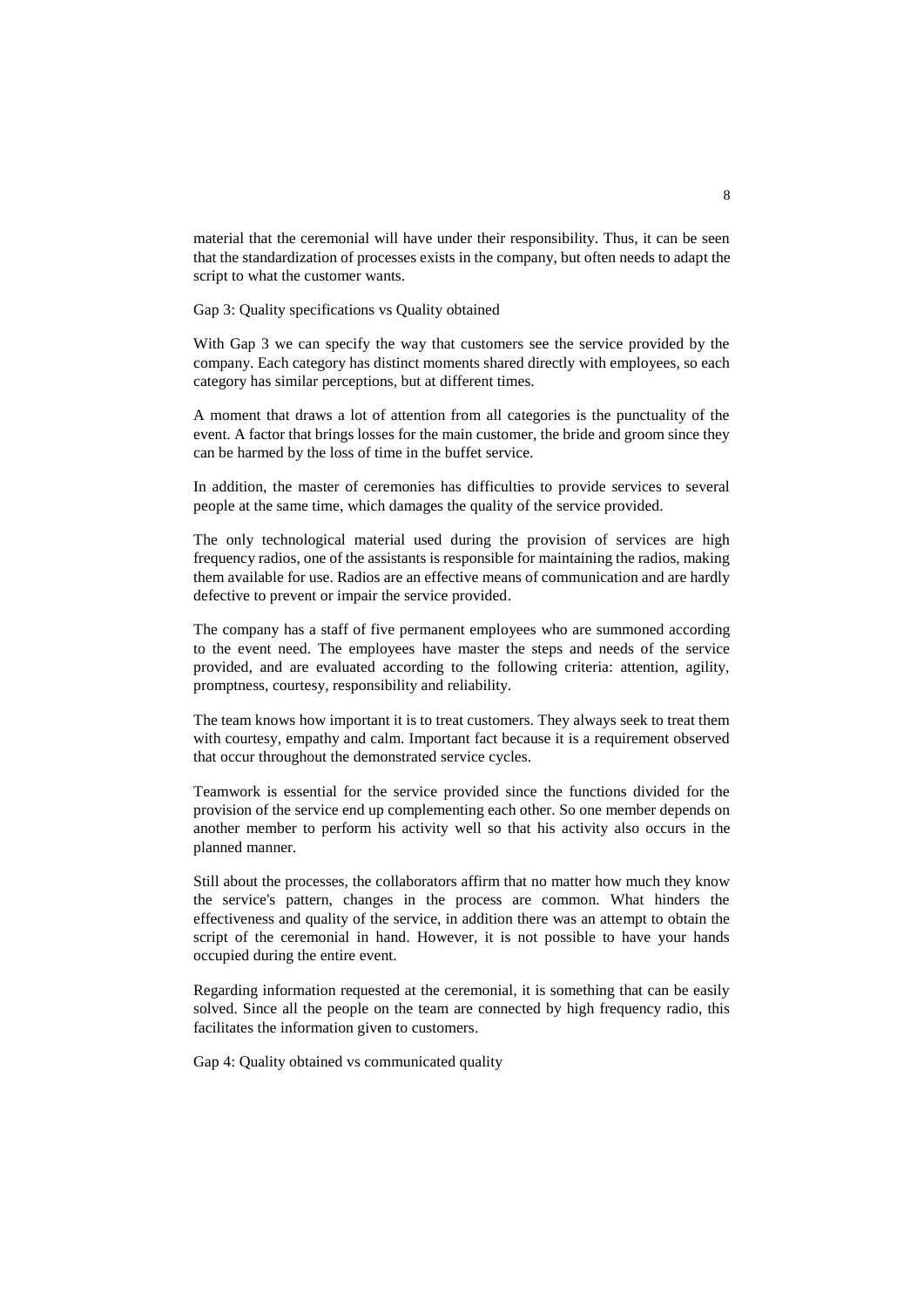In Gap 4 we will identify whether there are discrepancies between the expectation caused by consumers by the company and the service provided. Thus, we can highlight that the company only discloses its services through social networks. These advertisements made mainly through photos of events promoted by the company itself, so it does not compromise the expectation of the service itself because of the information disclosed.

One of the main forms of disclosure is information made verbally. The internal communication between the master of ceremonies and the assistants are easily. Both in the passage of preliminary information about the event, and through the radio frequencies during the event.

Gap 5: Expected service vs service provided

In general, the total lack of quality was not identified, the company is already taking measures to avoid some errors, however, given the evaluated GAP's, there are still problems in the process that can be harmful to the company.

### **6 Action plan for service optimization**

Seeking the highest level of service quality we use the 5W2H tool, which can assist in organizing proposals for possible solutions to problems encountered.

The first topic is about the punctuality of the ceremonial. The proposal is that the assistants contact the participants in the ceremony, with the aim of reducing delays. The amount stipulated for the application of this proposal was a total of R\$ 200.00. The amount R\$ 50.00, which would refer to the value of a monthly plan of the cellular operator. The remainder for R\$ 150.00 for the monthly payment of the assistant who will make the calls. This would be a preventive method in order to avoid the occurrence of the registered problem, information can be seen the Fig. 2.

The solution to another problem related to the direction of the ceremonial, would first be the availability of the script in advance of the day of the event. This way, the assistants would have more time to absorb the processes. Another simple proposal is the use of radio frequency, one of the assistants will direct the activities. That should take place during the ceremony, with no costs for the company, as it already has the necessary employees and material.

Another proposed topic would be the search for an outsourced company to professionalize the method of publicizing the services provided by the ceremonial. In order to improve the company's image in the job market, being a way to acquire more visibility and reliability for future clients. The current proposal is the one that demands the highest investment cost for the company. These costs are around R\$ 500.00 per month, but it is of fundamental importance for an enterprise that aims at growth and establishment in the current market.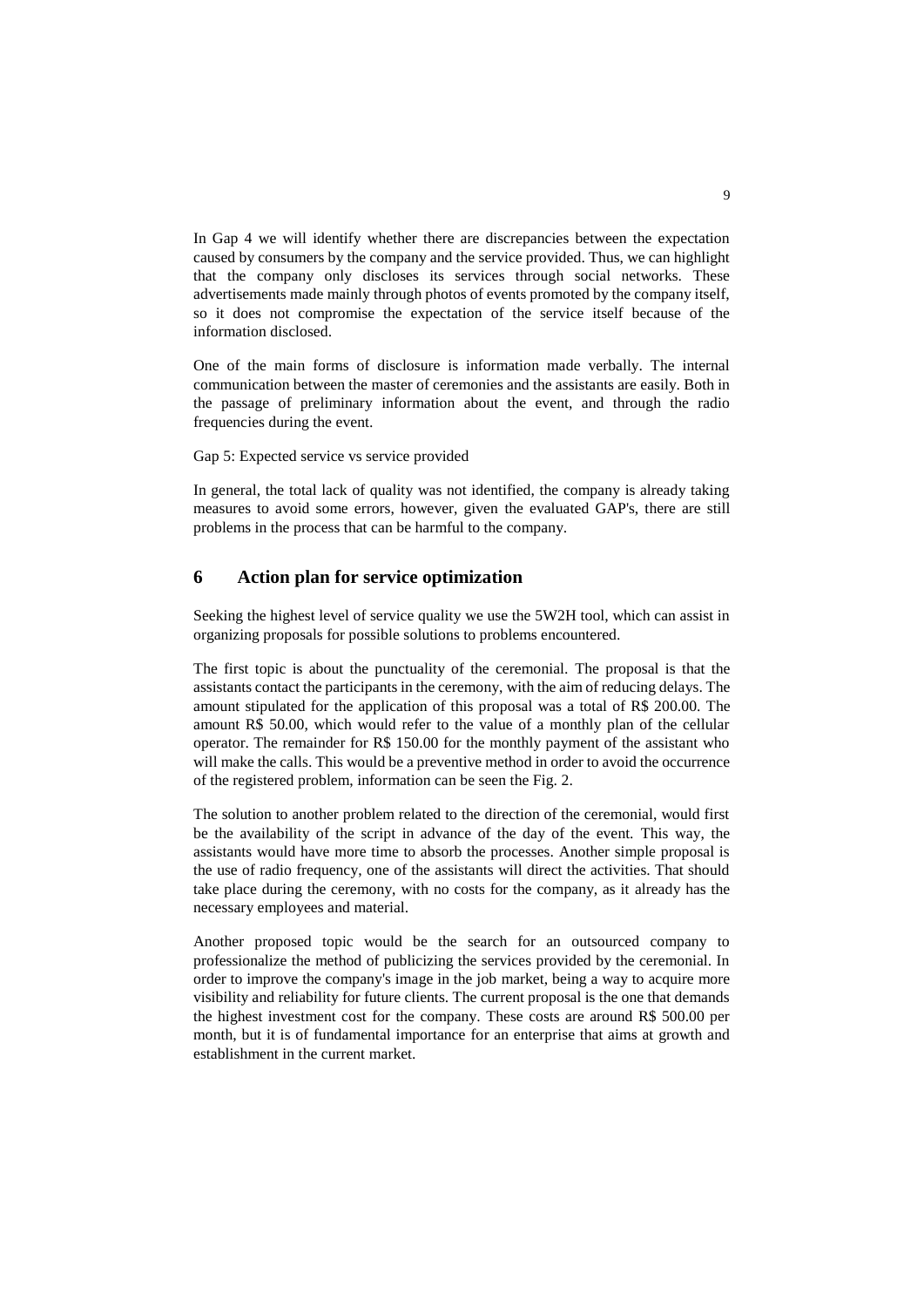In relation to the last problem found, the proposal is to conduct opinion polls in order to collect information from guests and participants on the quality of the service provided. With that, document the results obtained so that it is possible in the future to study negative and positive points for the improvement of the service.

This research can be through telephone calls in the days after the event. A company employee will ask standard questions to all contacts provided by the main customer, the total cost would be around R\$ 200.00 in which R\$ 50.00 would be for the payment of a monthly plan for the telephone operator and R \$ 150.00 monthly referring to the payment of the person responsible for the calls. Fig. 2 shows a summary of the problems encountered and their possible solutions.

| ITEMS             | <b>WHAT</b>     | WHY               | <b>HOW</b>       | <b>HOW MUCH</b> |
|-------------------|-----------------|-------------------|------------------|-----------------|
| Punctuality       | Ceremony delay  | Reduce            | Through          | R\$ 200.00 /    |
|                   |                 | complaints        | telephone calls  | month           |
| Direction of the  | Lack of         | Direct the        | Use of           | R\$ 0.00        |
| ceremonial        | guidance in the | ceremonial at     | frequency radios |                 |
|                   | stages          | each stage of the |                  |                 |
|                   |                 | event             |                  |                 |
| Professionalism   | Creation of the | Need to           | Hire a company   | R\$             |
| in disclosures of | professional    | professionalize   | specialized in   | 500.00/month    |
| the company       | disclosure      | the disclosure of | advertising      |                 |
|                   |                 | the company       |                  |                 |
| Opinion poll      | Do opinion poll | To identify       | Through          | R\$ R\$         |
|                   | and document    | negative and      | telephone calls  | $200.00/m$ onth |
|                   |                 | positive points   |                  |                 |
|                   |                 | and document      |                  |                 |
|                   |                 | them              |                  |                 |

|  | Fig.2. 5W2H |
|--|-------------|
|--|-------------|

### **7 Conclusion**

The research checked possible errors that the company presents in the provision of its activities. Problems that can be directly link to the lack of quality in processes and actions. This research, identified through the model of quality evaluation in services of the "5 GAP'S" that one of the main problems found is one related to the marketing category. Another problem encountered was the delay in starting the ceremony.

In view of the aforementioned situation, it is propose through the 5W2H tool that the company carries out opinion surveys and record these opinions in order to be able to carry out studies. That hires an outsourced company with experience in advertising, targeting social networks. In addition, it is necessary for the company to make telephone calls, alerting the participants of the ceremony to the importance of arriving at the scheduled time.

Still on the problems identified at work, the importance of directing the ceremonial is emphasize. Thus, the script is made available to assistants in previous days to facilitate